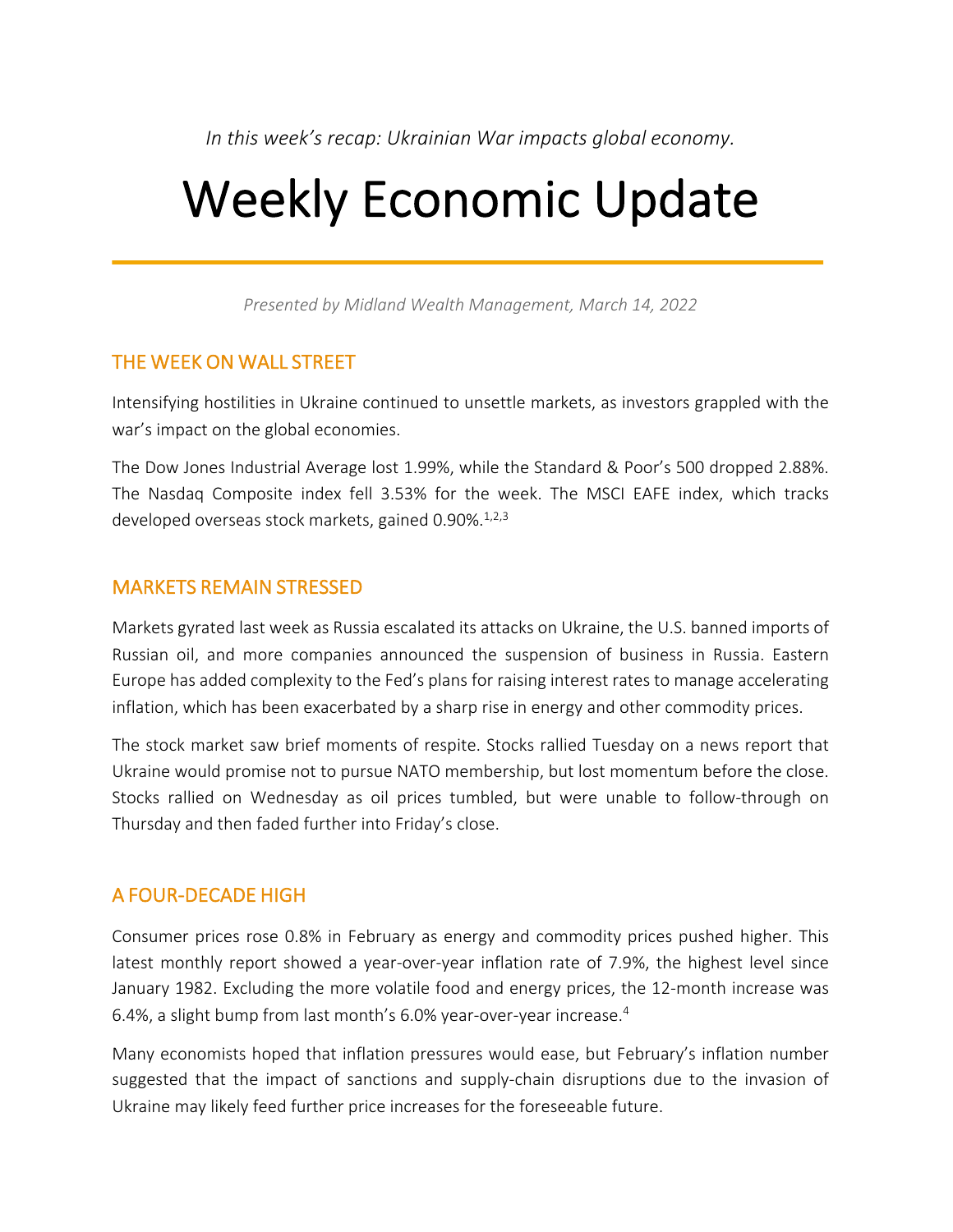#### TIP OF THE WEEK



*What do your children know about money? There's never a wrong time to talk to your children about its value and impact.*

### THE WEEK AHEAD: KEY ECONOMIC DATA

Tuesday: Producer Price Index.

Wednesday: Retail Sales. Federal Open Market Committee (FOMC) Announcement.

Thursday: Housing Starts. Jobless Claims. Industrial Production.

Friday: Existing Home Sales. Index of Leading Economic Indicators.

Source: Econoday, March 11, 2022

The Econoday economic calendar lists upcoming U.S. economic data releases (including key economic indicators), Federal Reserve policy meetings, and speaking engagements of Federal Reserve officials. The content is developed from sources believed to be providing accurate information. The forecasts or forward-looking statements are based on assumptions and may not materialize. The forecasts also are subject to revision.

# THE WEEK AHEAD: COMPANIES REPORTING EARNINGS

Monday: Coupa Software, Inc. (COUP).

Thursday: FedEx Corporation (FDX), Dollar General Corporation (DG).

Source: Zacks, March 11, 2022

Companies mentioned are for informational purposes only. It should not be considered a solicitation for the purchase or sale of the securities. Investing involves risks, and investment decisions should be based on your own goals, time horizon, and tolerance for risk. The return and principal value of investments will fluctuate as market conditions change. When sold, investments may be worth more or less than their original cost. Companies may reschedule when they report earnings without notice.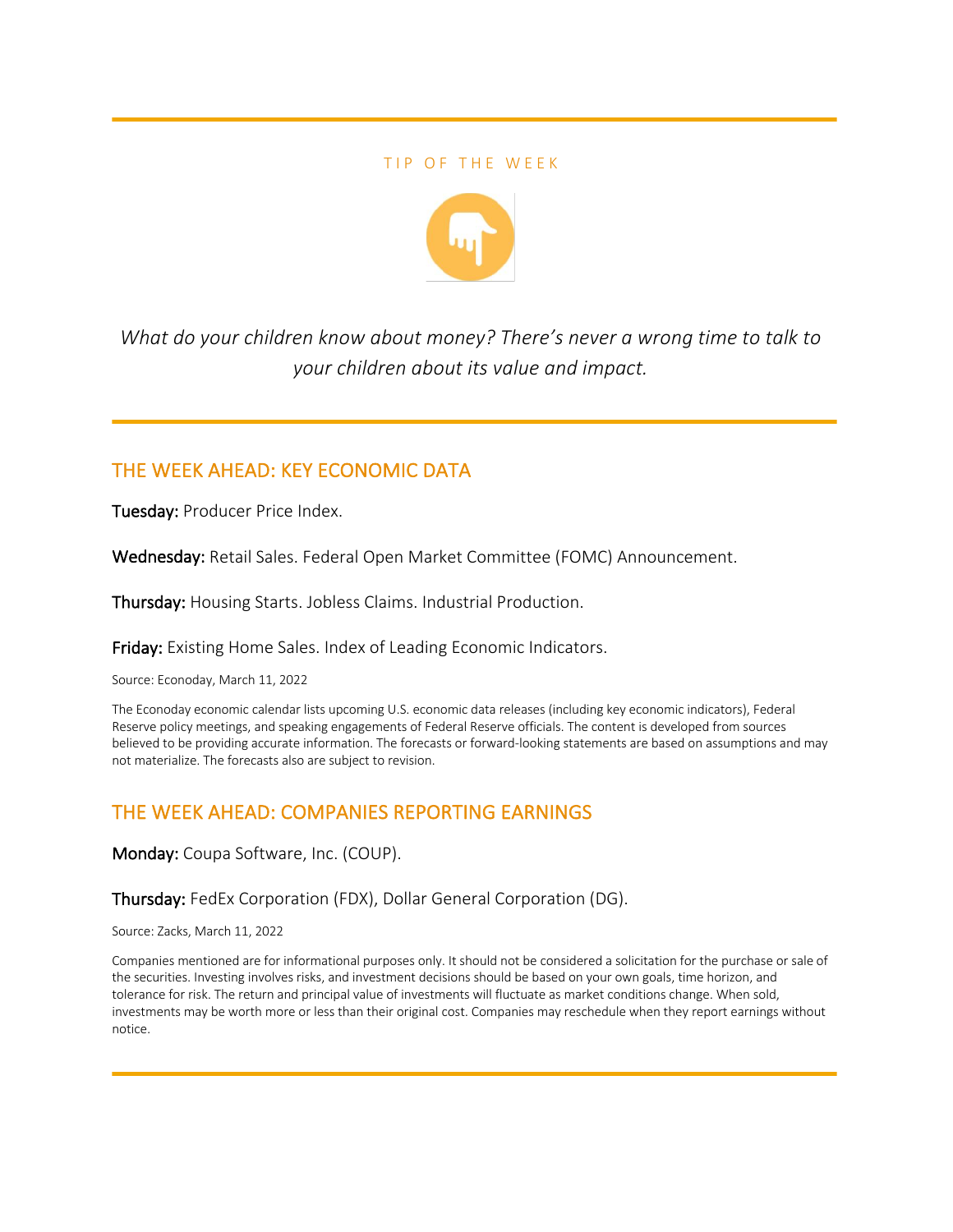#### QUOTE OF THE WEEK



# "The strongest of all warriors are these two  $-$  Time and Patience."

**LEO TOLSTOY** 

| <b>Market Index</b> | <b>Close</b> |         | <b>Week</b> | $Y-T-D$   |  |  |  |  |
|---------------------|--------------|---------|-------------|-----------|--|--|--|--|
| <b>DJIA</b>         | 32,944.19    |         | $-1.99%$    | $-9.34%$  |  |  |  |  |
| <b>NASDAQ</b>       | 12,843.81    |         | $-3.53%$    | $-17.90%$ |  |  |  |  |
| <b>MSCI-EAFE</b>    | 2,053.78     |         | $+0.90%$    | $-12.08%$ |  |  |  |  |
| <b>S&amp;P 500</b>  | 4,204.31     |         | $-2.88%$    | $-11.79%$ |  |  |  |  |
|                     |              |         |             |           |  |  |  |  |
| 4500                |              |         |             |           |  |  |  |  |
| 4400                |              |         |             |           |  |  |  |  |
| 4300                |              | 4277.88 | 4259.52     |           |  |  |  |  |
| 4201.09<br>4200     | 4170.70      |         |             | 4204.31   |  |  |  |  |
| 4100                |              |         |             |           |  |  |  |  |
| 4000                |              |         |             |           |  |  |  |  |
| 3900                |              |         |             |           |  |  |  |  |
| 3800                |              |         |             |           |  |  |  |  |
| Mon                 | Tue          | Wed     | Thurs       | Fri       |  |  |  |  |
|                     |              |         |             |           |  |  |  |  |

S&P 500 (daily close)

|           | <b>Treasury</b> | <b>Close</b> | <b>Week</b> | $Y-T-D$  |
|-----------|-----------------|--------------|-------------|----------|
| <u>ma</u> | 10-Year Note    | 2.00%        | $+0.25%$    | $+0.48%$ |

Sources: The Wall Street Journal, March 11, 2022; Treasury.gov, March 11, 2022 Weekly performance for the Dow Jones Industrial Average, Standard & Poor's 500 Index, and NASDAQ Composite Index is measured from the close of trading on Friday, March 4, to Friday, March 11, close. Weekly performance for the MSCI-EAFE is measured from Friday, March 4, open to Thursday, March 10, close. Weekly and year-to-date 10-year Treasury note yield are expressed in basis points.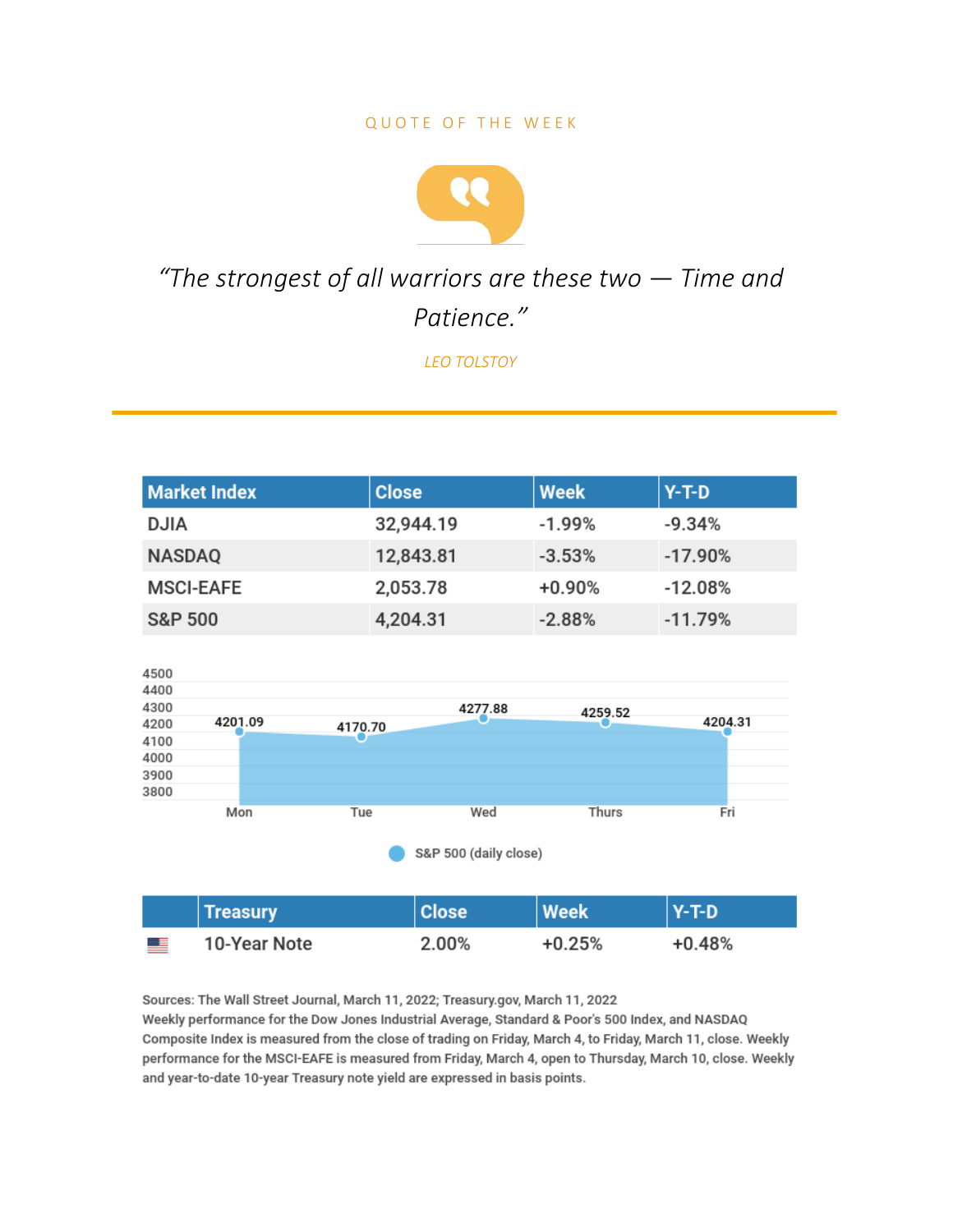#### THE WEEKLY RIDDLE



*You are at sea, it is mid-July, and your ship has reached a unique spot on earth. If you sail north, it will be summer; if you sail south, it will be winter. If you sail east, it will be Friday, but if you sail west, it will be Saturday. Precisely where in the world are you? (Hint: your ship is in the Pacific Ocean, near the island nation of Kiribati.)* 

*LAST WEEK'S RIDDLE: There is a word (four letters long) that begins with the letter I. If you put the letter A at the front of this four-letter word, it becomes a five-letter word which is pronounced exactly the same. Name both words?*

*ANSWER: Isle and Aisle.*

Midland Wealth Management may be reached at 1-888-637-2120 or midlandsb.com/wealthmanagement.

Please mark wealthmanagement@mkt-midlandsb.com as an approved sender in your email to receive our communications.

Midland Wealth Management is a trade name used by Midland States Bank and its subsidiary Midland Trust Company. Investments are not insured by the FDIC or any other government agency, are not deposits or obligations of the bank, are not guaranteed by the bank or any federal government agency, and are subject to risks, including the possible loss of principal.

Investing involves risks, and investment decisions should be based on your own goals, time horizon, and tolerance for risk. The return and principal value of investments will fluctuate as market conditions change. When sold, investments may be worth more or less than their original cost.

The forecasts or forward-looking statements are based on assumptions, may not materialize, and are subject to revision without notice.